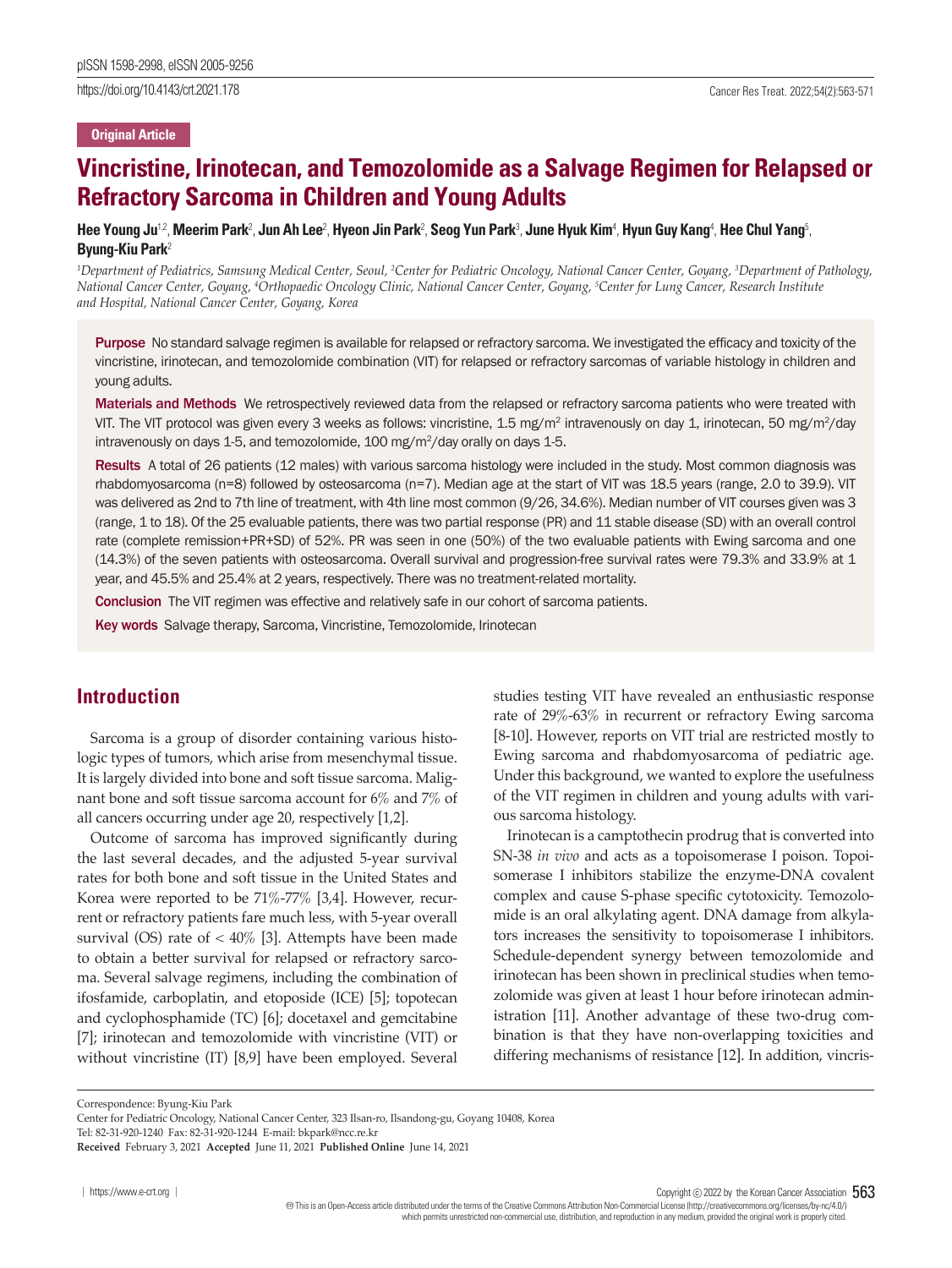tine is known to show synergistic effect with irinotecan and temozolomide in rhabdomyosarcoma and Ewing sarcoma [13].

Herein, we describe the antitumor response, survival outcome, and toxicity experienced with VIT retrospectively collected in our patients with relapsed or refractory sarcoma.

# **Materials and Methods**

#### **1. Patient population and data collection**

We retrospectively reviewed the medical records of relapsed or refractory sarcoma patients who were treated with the VIT regimen at the Center for Pediatric Oncology of the National Cancer Center (NCC), Korea between 2012 and 2018. Histologic diagnosis was made by an expert in sarcoma pathology. The following data were collected: age at initial diagnosis and VIT therapy, sex, location of tumor, information on prior chemotherapy, number of relapses, time to recurrence after initial treatment, local control strategy, status at last follow-up, and follow-up period.

#### **2. Treatment**

The VIT protocol given every 3 weeks was as follows: vincristine,  $1.5 \text{ mg/m}^2$  intravenously on day 1, irinotecan,  $50 \text{ m}$ mg/m2 /day intravenously on days 1-5, and temozolomide, 100 mg/m2 /day orally on days 1-5. Temozolomide was administered at least 1 hour before irinotecan. Prophylactic cefixime at 4 mg/kg/day orally was prescribed to prevent or reduce irinotecan-associated diarrhea according to previous reports [14]. Loperamide with or without atropine was given if patients developed diarrhea. Tests for blood counts, and renal and liver function were taken before each course and then weekly, but more frequently if clinically indicated. An imaging work-up for extent of disease was performed before VIT initiation, every two to three courses, or any time tumor progression was suspected clinically. It included computed tomography, magnetic resonance imaging, bone scan, or positron emission tomography scans. VIT was withdrawn (VIT failure) with disease progression or at physician's discretion even with sustained stable disease (SD) or occurrence of unacceptable toxicities. Maximum number of VIT courses were 18, covering neoadjuvant and adjuvant phases. Patients who received at least two courses were evaluated for efficacy and toxicity was assessed for those who completed at least one course. Treatment response was assessed according to Response Evaluation Criteria in Solid Tumor ver. 1.1 criteria [15]. Best overall response was defined as the best response recorded from the start of treatment until disease progression or recurrence.

Surgery or radiotherapy was given depending on individ-

#### **Table 1.** Patient characteristics

| Characteristic                            | No. $(\%)$ (n=26) |
|-------------------------------------------|-------------------|
| Age at diagnosis, median (range, yr)      | $14.9(1.0-35.2)$  |
| Age at VIT initiation, median (range, yr) | 18.5 (2.0-39.9)   |
| Sex                                       |                   |
| Male                                      | 12(46.2)          |
| Female                                    | 14 (53.8)         |
| <b>Diagnosis</b>                          |                   |
| Rhabdomyosarcoma                          | 8(30.8)           |
| Osteosarcoma                              | 7(26.9)           |
| Ewing sarcoma                             | 3(11.5)           |
| Synovial sarcoma                          | 3(11.5)           |
| Alveolar soft part sarcoma                | 2(7.7)            |
| High grade sarcoma <sup>a)</sup>          | 1(3.8)            |
| Hemangiopericytoma                        | 1(3.8)            |
| Desmoplastic small round cell tumor       | 1(3.8)            |
| Tumor status at VIT initiation            |                   |
| No evidence of disease                    | 1(3.8)            |
| Gross tumor                               | 25 (96.2)         |
| Primary disease at VIT initiation         | 4(15.4)           |
| Metastatic disease at VIT initiation      | 21(80.8)          |
| <b>VIT</b> treatment line                 |                   |
| $\overline{2}$                            | 2(7.7)            |
| 3                                         | 5(19.2)           |
| $\overline{4}$                            | 9(34.6)           |
| 5                                         | 4(15.4)           |
| 6                                         | 5(19.2)           |
| 7                                         | 1(3.8)            |
| Median time from diagnosis to             | 36.7 (3.9-132.5)  |
| VIT initiation (mo)                       |                   |

VIT, vincristine, irinotecan and temozolomide combination. a)High grade sarcoma with mixture of rhabdomyosarcoma and liposarcoma.

#### ual clinical status.

Toxicity was appraised after each course. All toxic events were graded according to the Common Toxicity Criteria for Adverse Events ver. 4. OS was defined as time interval between the VIT start date and the date of death or last follow-up. Progression-free survival (PFS) was defined as time interval from the VIT start date to the date of disease progression or death. Time to VIT failure (TTF) was determined by time interval between the VIT start date and the date of VIT withdrawal.

#### **3. Statistical analysis**

Statistical analyses were made using either SPSS ver. 19 (SPSS Inc., Chicago, IL) or Stata/IC ver. 12.0 (StataCorp LP, College Station, TX). Statistical significance was determined at the p < 0.05 level. The Kaplan-Meier method was used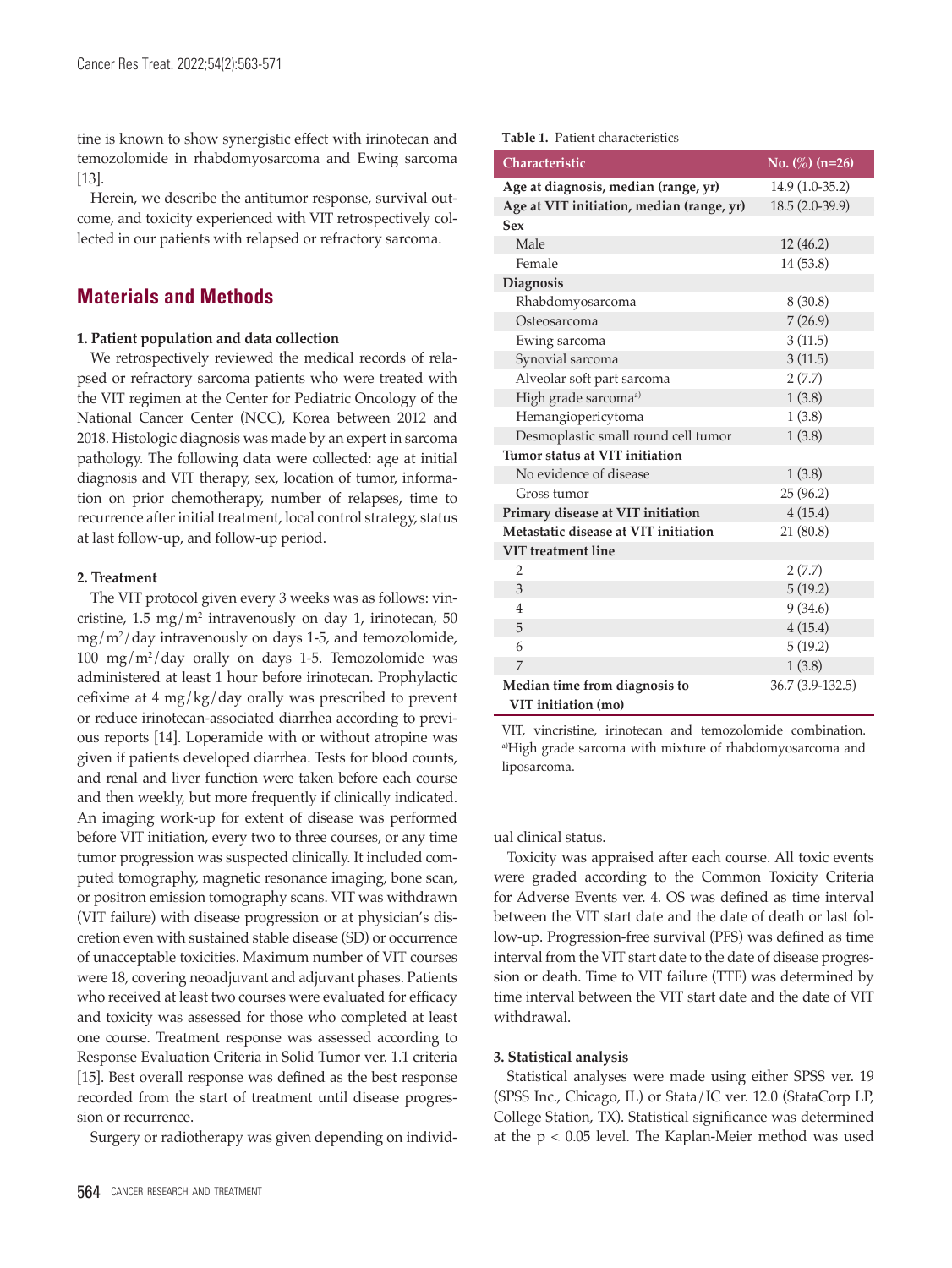| <b>Disease</b>                      | No. of<br>patients | Median number of<br>VIT courses (range) | <b>Best response</b><br>$(N^a)$ | Objective response<br>rate <sup>b</sup> $(\%)$ | Control<br>rate <sup>c)</sup> $(\%)$ |
|-------------------------------------|--------------------|-----------------------------------------|---------------------------------|------------------------------------------------|--------------------------------------|
| Rhabdomyosarcoma                    | 8                  | $2(1-6)$                                | $SD(4)$ , $PD(4)$               |                                                | 50                                   |
| Osteosarcoma                        |                    | $5(1-16)$                               | PR (1), SD (2), PD (4)          | 14.3                                           | 42.9                                 |
| Ewing sarcoma                       | 3                  | $18(1-18)$                              | $PR(1)$ , $PD(1)$ , $N/E(1)$    | 33.3                                           | 50                                   |
| Synovial sarcoma                    | 3                  | $7.5(3-12)$                             | $SD(1)$ $PD(2)$                 | 33.3                                           | 33.3                                 |
| Alveolar soft part sarcoma          |                    | $6.5(5-8)$                              | SD(2)                           |                                                | 100                                  |
| Hemangiopericytoma                  |                    | 5(5)                                    | SD(1)                           | $\Omega$                                       | 100                                  |
| Desmoplastic small round cell tumor |                    | 3(3)                                    | PD(1)                           |                                                |                                      |
| High grade sarcoma <sup>d)</sup>    |                    | 3(3)                                    | SD(1)                           |                                                | 100                                  |

#### **Table 2.** VIT response

CR, complete remission; PD, progressive disease; PR, partial response; SD, stable disease; VIT, vincristine, irinotecan and temozolomide combination. <sup>a)</sup>Number of patients, <sup>b)</sup>Objective response rate; (CR+PR)/all (%), <sup>o</sup>Control rate; (CR+PR+SD)/all (%), <sup>a)</sup>High grade sarcoma with mixture of rhabdomyosarcoma and liposarcoma.



**Fig. 1.** Pulmonary computed tomography image of two patients who showed partial response. Size change of single metastatic nodule (arrow) before VIT (vincristine, irinotecan and temozolomide combination) treatment (A) and after two courses of VIT treatment (B) in an osteosarcoma patient. Size change of a metastatic nodule (arrow) before VIT treatment (C) and after two courses of VIT treatment (D) in an Ewing sarcoma patient.

to estimate survival rates, and Cox regression analysis was done to evaluate the relation between clinical factors and survival.

# **Results**

#### **1. Patients and disease characteristics**

Twenty-six patients (12 males, 14 females) were identified in the study (Table 1). Median age at initial diagnosis was 14.9 years (range, 1.0 to 35.2 years), and median age at starting VIT was 18.5 years (range, 2.0 to 39.9 years). The most common diagnosis was rhabdomyosarcoma (8 patients, 30.8%), followed by osteosarcoma (7 patients, 26.9%). Twenty-five patients had gross tumor when starting VIT. VIT was delivered as 2nd to 7th line of treatment, with 4th most common. Number of VIT courses was 1-18, with two most common (6 of 26, 23.1%). With respect to local control measure, two patients with PR underwent surgical resection on VIT therapy, while nine patients with SD or progressive disease (PD)

after withdrawal. As for radiotherapy, one patient received radiation on VIT therapy, and six after VIT withdrawal.

#### **2. Treatment response**

Excluding one patient with Ewing sarcoma who underwent surgery for lung metastasis and subsequently achieved a complete remission (CR) before VIT therapy, 25 patients were evaluable for best treatment response (Table 2). Of the 25, two partial response (PR), 11 SD, and 12 PD were observed with an objective response rate (CR+PR) and a control rate (CR+PR+SD) of 8% and 52%, respectively.

As for two patients with PR, one had osteosarcoma in the lung. He was initially diagnosed with osteosarcoma at age 17, and underwent methotrexate, doxorubicin, and cisplatin chemotherapy and surgery for the tumor of left proximal tibia. Two years later, he presented with metastatic relapse in the lung. ICE and TC had been sequentially applied, but with two more relapse. Finally, he received VIT as the fourth line. PR was obtained after two VIT courses (Fig. 1A and B), and reduced lung nodule was subsequently excised. He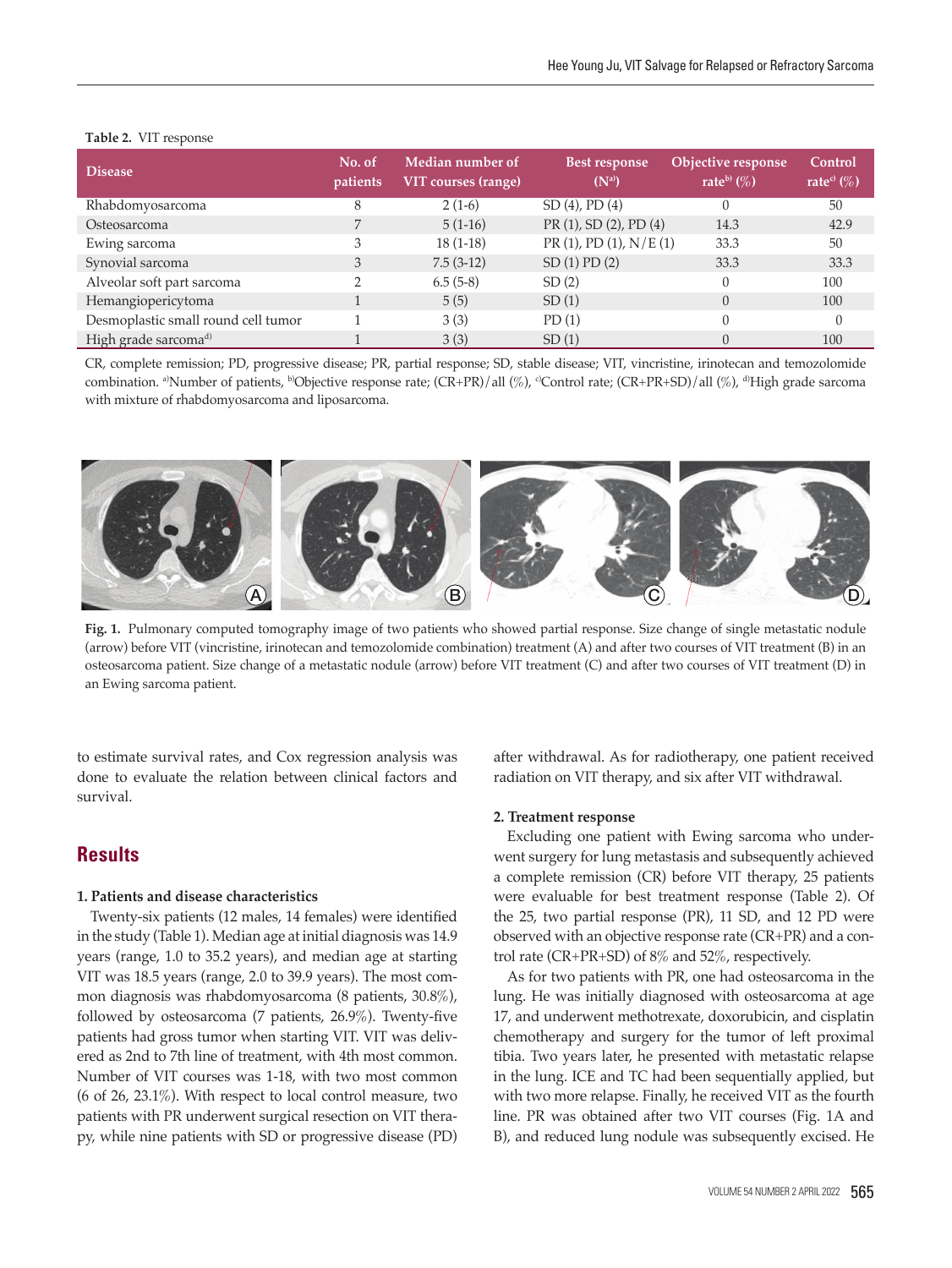

**Fig. 2.** Time to VIT-failure and subsequent outcome. ASPS, alveolar soft-part sarcoma; CR, complete remission; DSRCT, desmoplastic small round cell tumor; PD, progressive disease; SD, stable disease; VIT, vincristine, irinotecan and temozolomide combination.

received additional 14 VIT courses and remained diseasefree for 3 months off-therapy.

Another 13-year-old boy had pelvic Ewing sarcoma with lung metastasis at initial diagnosis. He was given vincristine, ifosfamide, doxorubicin, and etoposide combination followed by hemipelvectomy and excision of lung nodules. On progression of metastatic lung disease, he had taken vincristine, doxorubicin, and ifosfamide combination, and then TC, showing no response. Ultimately, he adopted VIT as the fourth line. After two courses of VIT, metastatic lung nodules were decreased, fulfilling PR criteria (Fig. 1C and D). Then shrunk nodule was surgically removed. After finishing total of 18 VIT courses, he was disease-free during the follow-up period of 12 months.

Two interesting cases need to be mentioned. A patient with Ewing sarcoma was excluded from response evaluation. As described above, the reason for exclusion was that he had taken lung metastatectomy with the result of no measurable lesion just before starting VIT as fifth line. He had been heavily pretreated with various chemotherapeutic regimens, surgery, and radiotherapy for the tumor in the pelvic retroperitoneum only to recur or progress. He remained in CR for more than 6 years after finishing 18 courses of VIT which was started in the state of no measurable lesion in the lung.

A boy with rhabdomyosarcoma displayed a discrepancy between image and histologic findings. For the gross tumor of the prostate and perirectal area measuring 4.6 cm×3.5

cm×4.4 cm even after delivery of two chemotherapeutic regimens, he had received two courses of VIT without any change in tumor size (SD). Then, his tumor specimen was obtained with core biopsy. Contrary to our expectation, copious amount of the biopsy specimen did not harbor any viable portion histologically. After completion of third course, however, further VIT was abandoned because he presented with uncontrollable vomiting after taking temozolomide even with intense antiemetic therapy. Thus, his chemotherapeutic regimen was changed to TC. After finishing seven courses of TC, he remains in CR for 3.5 years.

VIT response and ultimate outcome of the 25 patients are depicted in Fig. 2. Although PR rate of 8% was not satisfactory, disease control was achieved in a significant portion (13 of 25, 52%) (Table 2). For patients with SD or PD on VIT, other diverse chemotherapeutic regimens were substituted for VIT, but none achieved an objective response thereafter.

We explored clinical parameters related to treatment response. Those like sex, disease type, number of recurrences before VIT therapy, and involved sites at the beginning of VIT were not associated with treatment response.  $(p=0.317, p=0.317)$ p=0.716, p=0.319, and p=0.973, respectively).

#### **3. Survival**

With a median follow-up of 23.8 months (range, 2.3 to 71.4 months), for the 25 evaluable patients, four patients were alive without disease; nine with disease; 12 died of disease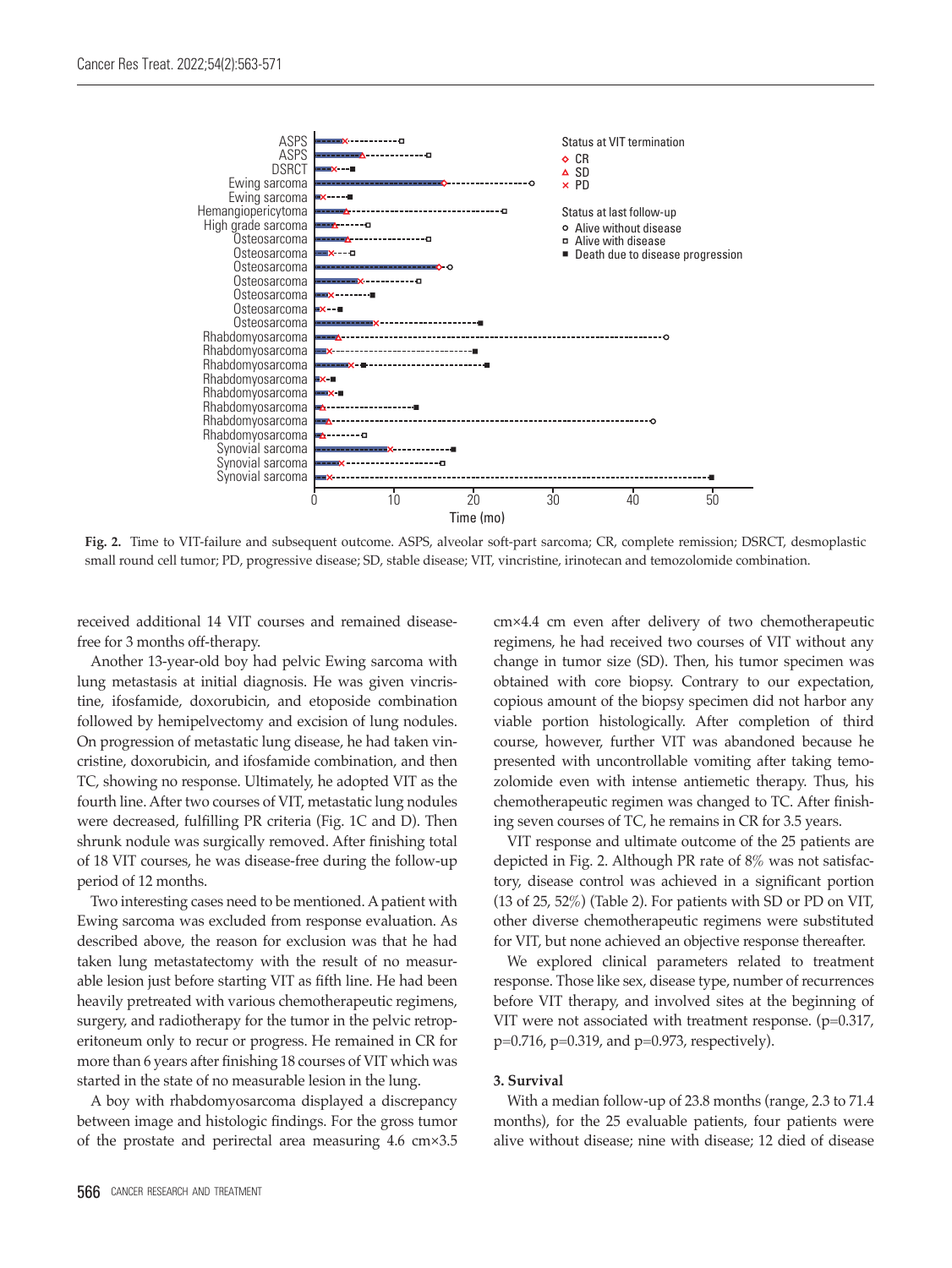

Survival probability

0.50

0.25

0.75

1.00

금

 $\subset$ 

Survival probability

0.50

0.25

Overall survival

Overall survival

**A**

Progression-free survival

Progression-free survival

**B**

Overall survival by response

Overall survival by response

 $1.00 +$ 

<u>ت</u>

1.00

 $1.00 +$ 

0.75

Time (mo)

 $\frac{8}{48}$ 

န္တ

24

 $\overline{2}$ 

 $\subset$ 

 $\circ$ 



VOLUME 54 NUMBER 2 APRIL 2022 567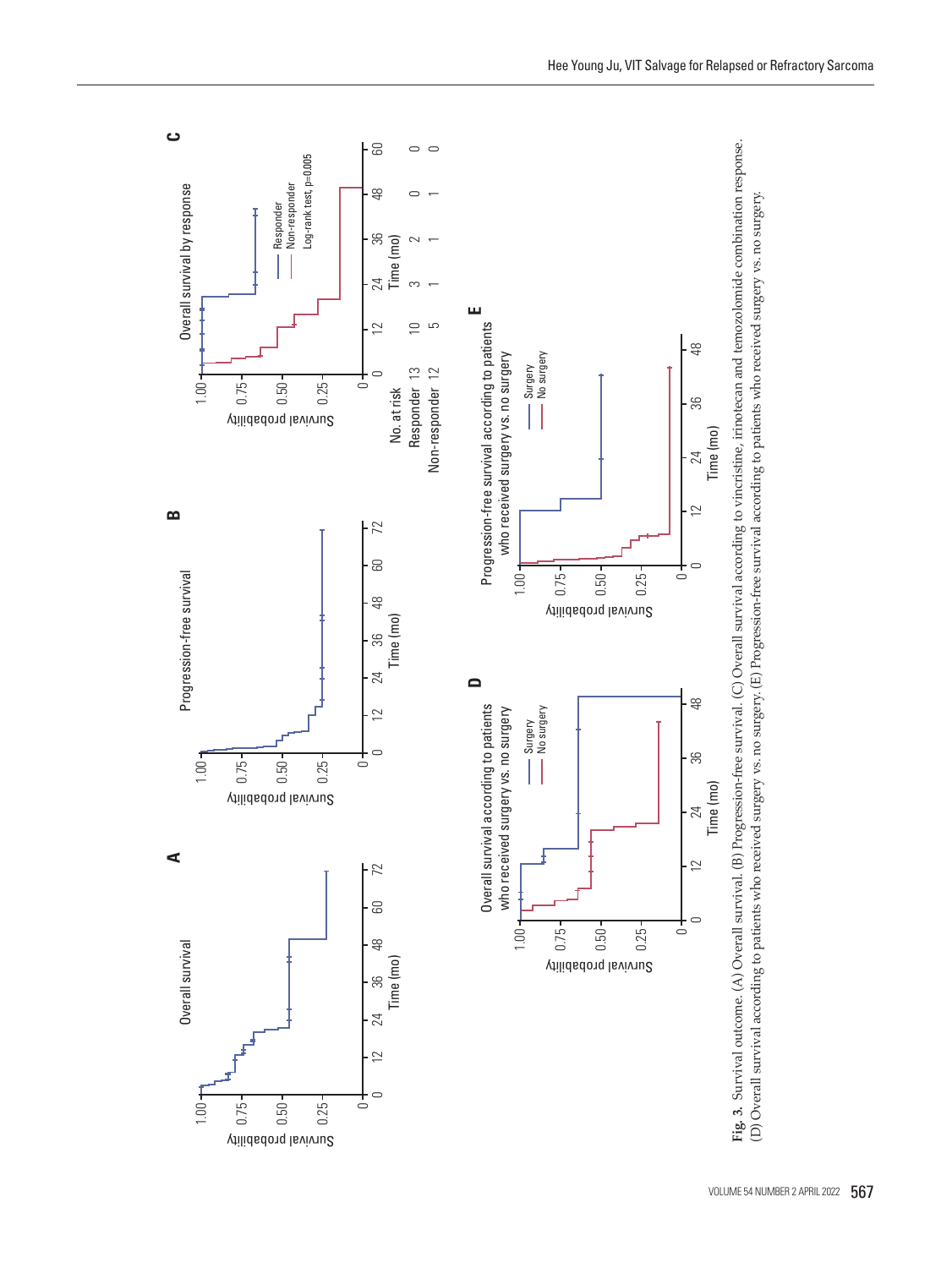| Toxicity <sup>a)</sup>   | Grade $2(n=12)$ | Grade $3(n=2)$ | Grade $4(n=1)$ |
|--------------------------|-----------------|----------------|----------------|
| Non-hematologic toxicity |                 |                |                |
| Diarrhea                 |                 |                |                |
| Nausea/Vomiting          |                 |                |                |
| Abdominal pain           |                 |                |                |
| Gastritis                |                 |                |                |
| Hematologic toxicity     |                 |                |                |
| Thrombocytopenia         |                 |                |                |
| Neutropenia              |                 |                |                |
| Neutropenic fever        |                 |                |                |

VIT, vincristine, irinotecan and temozolomide combination. <sup>a</sup>Toxicity assessment was done in total of 26 patients.

progression. OS rate was 79.3% (95% confidence interval [CI], 57.1 to 90.9) at 1 year and 45.5% (95% CI, 20.6 to 67.5) at 2 years (Fig. 3A). Clinical variables, such as sex, disease type, number of recurrences or progression before starting VIT, VIT treatment line, and the presence of metastases at the start of VIT were not associated with survival (p=0.702, p=0.485, p=0.071, p=0.147, and p=0.975, respectively). On the contrary, patients with PR or SD had better survival (p=0.005) (Fig. 3C). Of the 13 patients with  $\geq$  SD, two died of disease progression and 11 were alive at the last follow-up. In contrast, only two of the 12 patients with PD on VIT were alive at the last follow-up. PFS rate was 33.9% (95% CI, 16.7 to 52.0) at 1 year and 25.4% (95% CI, 10.6 to 43.3) at 2 years (Fig. 3B). TTF and outcome at the last follow-up of an individual patient is depicted (Fig. 2). In addition to two patients with PR who were alive without disease at the last follow-up, another two patients with SD remained in CR. One rhabdomyosarcoma patient (rhabdomyosarcoma 15 in Fig. 2) who displayed a discrepancy between image and histologic findings is described above. Another rhabdomyosarcoma patient (rhabdomyosarcoma 21 in Fig. 2) had received surgical resection and chemotherapy for the tumor in the gluteus medius, but subsequently developed metastatic lung relapse. Two courses of VIT were administered with no change in the lung lesion (SD). Thus, metastatectomy was attempted for the first time with complete removal of the lung lesion (CR).

When two patients with PR on VIT were excluded from analysis, patients who underwent tumor resection showed superior PFS (p=0.011) and a trend toward better OS (p=0.057) compared with those who did not (Fig. 3D and E). Radiotherapy did not affect survival probability (data not shown).

#### **4. Toxicity**

The most common toxicity was grade 2 diarrhea which was observed in eight of the 26 patients (30.8%) (Table 3).

Other non-hematologic toxicities were nausea and/or vomiting in three patients (two grade 2 and one grade 3), grade 2 abdominal pain, grade 2 gastritis, grade 3 colitis, and grade 2 pulmonary hemorrhage in one for each. Pulmonary hemorrhage was thought to be tumor bleeding and was resolved with supportive care alone. Any grade 4 non-hematologic toxicities were not observed. With regards to hematological toxicities, grade 4 thrombocytopenia and grade 3 neutropenic fever was demonstrated in one patient for each. There was no treatment-related death.

# **Discussion**

Herein, we demonstrate that VIT administered as a salvage regimen was effective in tumor control and tolerable in various types of relapsed or refractory sarcomas. Although the number of subjects in each disease type was quite small, VIT achieved more than 50% control rate. VIT trials in other studies have been attempted mostly in rhabdomyosarcoma and Ewing sarcoma [11,12,16]. Only anecdotal data testing VIT (or IT) in osteosarcoma, synovial sarcoma, alveolar soft part sarcoma, and desmoplastic small round cell tumor are available. Furthermore, we could not find any VIT data on hemangiopericytoma, and mixed rhabdomyosarcoma and liposarcoma. SD was noted in two diseases thus, we could raise the possibility that VIT application might be expanded to more diverse sarcoma types than the ones ever reported. One (50%) of the two patients with Ewing sarcoma and one (14.3%) of the seven patients with osteosarcoma showed PR. Although exempted from response evaluation due to lack of visible tumor (excision of metastatic lung tumor before starting VIT), the Ewing sarcoma patient described above had been heavily pretreated with four regimens and two times of pulmonary metastatectomy before he finally received VIT. Thus, it is possible to speculate that VIT might have contrib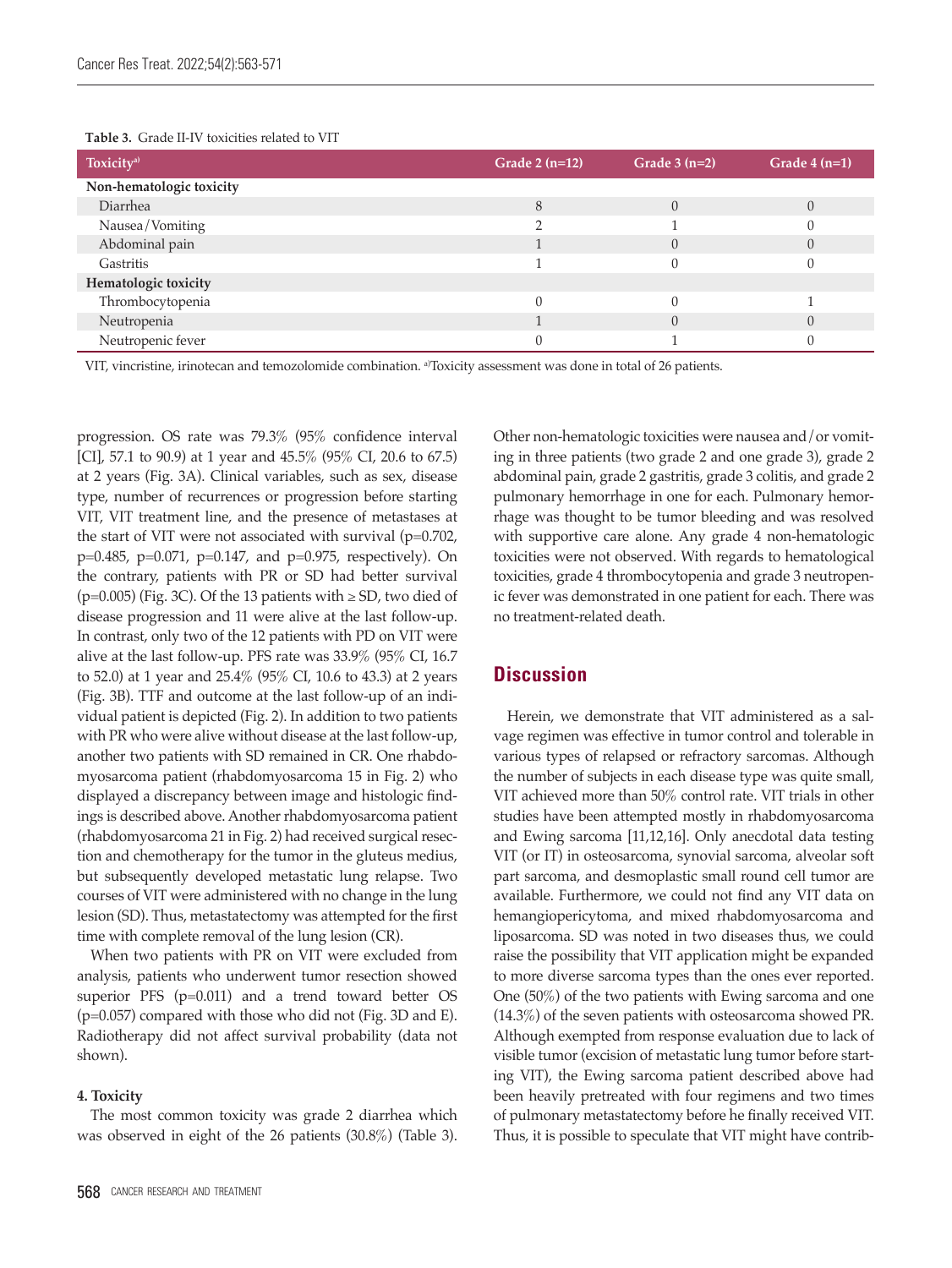uted to his survival without disease over 6 years, considering that two times of previous pulmonary metastatectomy alone had not eradicated the disease. Benefit of VIT in Ewing sarcoma has been demonstrated in other studies as well [11]. Interestingly, the patient with rhabdomyosarcoma who displayed discrepancy between radiologic image and histologic findings described earlier is alive without disease for more than 3.5 years off-therapy. Clinical variables, such as disease type, number of recurrences before VIT treatment, and sites of tumor at the beginning of VIT could not predict VIT response.

OS at 1 year and 2 years were 79.3% (95% CI, 57.1 to 90.9) and 45.5% (95% CI, 20.6 to 67.5), respectively, and PFS at 1 year and two years were 33.9% (95% CI, 16.7 to 52.0) and 25.4% (95% CI, 10.6 to 43.3), respectively (Fig. 3A and B). One-year and two-year OS in Ewing sarcoma patients were 55% [17] and 25.9% [10] in other series. PFS varied from 23% to 49% depending on the studies [16,17]. However, comparison on outcomes between our study and other series is not plausible as patient population was quite different.

Most of the patients in our study were heavily pretreated, and VIT was delivered as a median of 4th line (range, 2 to 7). Our median value of VIT line was greater than that of any other studies employing irinotecan and temozolomide with or without vincristine in sarcomas [9,12,16,17]. In fact, VIT was adopted as 3rd and 4th line in our patients with PR. This suggests that certain proportion of sarcoma patients with multiple relapses or primary refractoriness still have a chance for prolonged survival or even cure, even though VIT is administered after several times of treatment failure.

Clinical variables, such as sex, disease type, number of relapses or progression before starting VIT, number of previous regimens, and the presence of metastases at the start of VIT did not predict outcome. On the contrary, VIT response was associated with outcome, which is consistent with the report on Ewing sarcoma [17]. Besides VIT response, beneficial effect of surgery on survival was examined in our subjects, excluding two patients with PR on VIT from analysis. Patients who had surgical resection fare better in terms of survival. (Fig. 3D and E) This suggests that surgery needs to be considered whenever possible even in patients who do not respond to VIT.

 In previous studies, irinotecan and temozolomide with or without vincristine have been shown to be effective most commonly in Ewing sarcoma [8-10,12,17,18]. In agreement with this, PR was observed in one of the two evaluable patients with Ewing sarcoma in our series. In addition, we raise the possibility that VIT was effective in the non-evaluable patient with Ewing sarcoma who underwent VIT after metastectomy and maintained long-term CR afterwards. Another PR was seen in one of the seven patients with osteosarcoma. Studies on VIT activity in osteosarcoma are quite limited, and objective response was reported in the range between 25% (one of the four patients) and 50% (one of the two patients) [8,19,20]. Although objective response rate in our osteosarcoma patients was 14.2%, it is hard to make any comparison since number of subjects in the literature is too small.

In the current study, we included patients with synovial sarcoma, alveolar soft part sarcoma, hemangiopericytoma, desmoplastic small round cell tumor, and mixed rhabdomyosarcoma and liposarcoma. Interestingly, SD was observed in all of those with exception of desmoplastic small round cell tumor. This suggests that VIT might be useful across various sarcoma histology. VIT trial for synovial sarcoma [20] and desmoplastic small round cell tumor [19] is available in only a couple of studies, and that for hemangiopericytoma and mixed rhabdomyosarcoma and liposarcoma has not been reported yet.

As was predicted, gastrointestinal toxicities were most common. Grade 2 diarrhea occurred in 30.8% of the patients, although cefixime was prescribed prophylactically. However, it was manageable with loperamide with or without atropine prescription. With regards to grade 3 or higher toxicity, grade 3 nausea and/or vomiting, grade 3 colitis, grade 3 neutropenic fever, and grade 4 thrombocytopenia was demonstrated in one patient (3.8%) for each. There was no life-threatening morbidity or treatment-related mortality. In a study on Ewing sarcoma [10], grade 3 or higher diarrhea occurred in 13.6%, and grade 3 or higher neutropenia and thrombocytopenia occurred in 4.5% for each. In another study on Ewing sarcoma [17], grade 3 or higher diarrhea, neutropenia, thrombocytopenia, and nausea and/or vomiting developed in 4%, 12%, 4%, and 2%, respectively. Compared with these studies, incidence rate of grade 3 or higher toxicities was comparable; however,  $\ge$  grade 3 diarrhea was not reported in our series. Vigorous prescription of antidiarrheals with prophylactic cefixime might have played a role.

Our results have some limitations. First, it is a retrospective analysis based on small sample size. Second, incidence of actual toxicities could have been reported less as data were collected retrospectively. However, we believe that at least grade 3 or higher toxicities were not likely to be missed.

The current study has several implications. First, various sarcoma histology, such as rhabdomyosarcoma, osteosarcoma, Ewing sarcoma, synovial sarcoma, alveolar soft part sarcoma, hemangiopericytoma, desmoplastic small round cell tumor, and mixed rhabdomyosarcoma and liposarcoma were included in the study. To our knowledge, there has been no report on VIT trial for hemangiopericytoma and mixed rhabdomyosarcoma and liposarcoma, and only a couple of reports for synovial sarcoma and alveolar soft part sarcoma.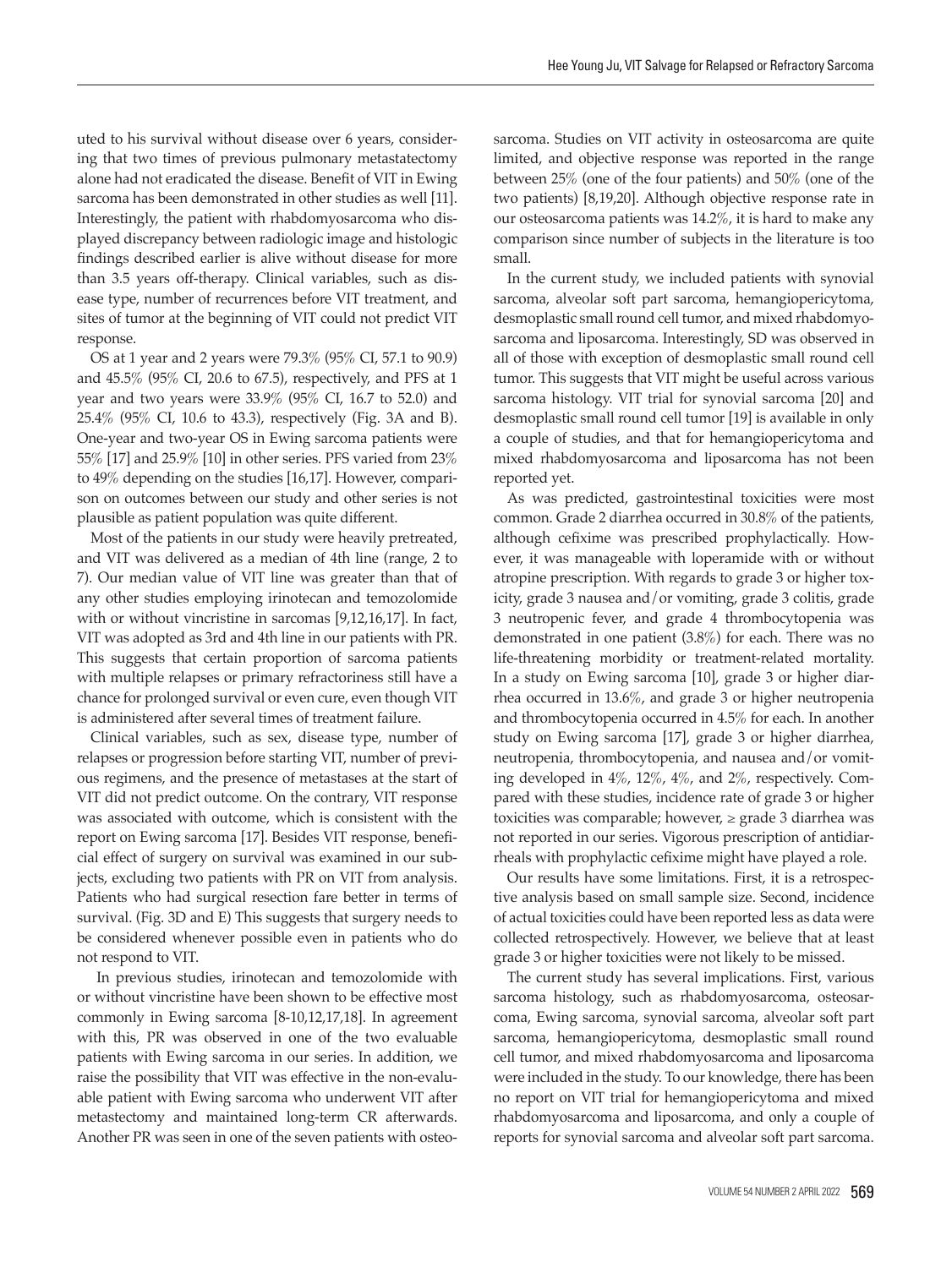In addition, SD was observed in these four sarcoma types, suggesting that VIT as a palliative regimen might be utilized broadly across various sarcoma histology. Second, VIT was administered in heavily pretreated patients considering that our median VIT line was fourth, the highest value ever reported. Nonetheless, we could obtain 52% control rate. Moreover, the regimen was tolerable enough that only one of the 26 patients refused to take the regimen in the middle due to grade 3 nausea and vomiting. One plausible reason for low toxicity is low hematologic toxicity of VIT regimen. Taken these together, we argue that VIT may remain an option even when there is little hope for further treatment in a far advanced sarcoma.

Conclusively, we demonstrate that the VIT regimen was active and tolerable in our cohort with a variety of relapsed and/or refractory sarcoma. However, even with our meaningful VIT response, long-term survival is still not satisfactory. Therefore, further efforts need to be pursed such as, VIT combined with targeted or immune-oncologic agents at least in certain histologic types of sarcoma.

In conclusion, with the VIT regimen delivered in 26 recurrent and/or refractory patients with various sarcoma histology, we could achieve 8% PR and 52% control rate. OS and PFS rates were 79.3% and 33.9% at 1 year, and 45.5% and 25.4% at 2 years, respectively. Even though the regimen was given at a late stage of treatment with a median line of 4th, it was quite tolerable. Grade 3 and grade 4 toxicity was observed in 11.5% and 3.8% of our cohort, respectively, and serious treatmentrelated morbidity or mortality did not occur. Thus, the VIT regimen was active and tolerable in our recurrent and/or refractory sarcoma patients with various histology.

#### **Ethical Statement**

The study was approved by the Institutional Review Board (IRB) of the NCC (IRB No. NCC2019-0141), and the requirement for informed consent was waived because of the retrospective nature of the study.

#### **Author Contributions**

Conceived and designed the analysis: Park BK. Collected the data: Ju HY. Contributed data or analysis tools: Park M, Lee JA, Park HJ, Park SY, Kim JH, Kang HG, Yang HC, Park BK. Performed the analysis: Ju HY. Wrote the paper: Ju HY.

#### **Conflicts of Interest**

Conflict of interest relevant to this article was not reported.

#### **Acknowledgments**

This work was supported by the Korean Association for Children with Leukemia and Cancer (KACLC; 1841930-1).

## **References**

- 1. Linabery AM, Ross JA. Trends in childhood cancer incidence in the U.S. (1992-2004). Cancer. 2008;112:416-32.
- 2. Spunt SL, Pappo AS. Childhood nonrhabdomyosarcoma soft tissue sarcomas are not adult-type tumors. J Clin Oncol. 2006;24:1958-9.
- 3. Ou JY, Spraker-Perlman H, Dietz AC, Smits-Seemann RR, Kaul S, Kirchhoff AC. Conditional survival of pediatric, adolescent, and young adult soft tissue sarcoma and bone tumor patients. Cancer Epidemiol. 2017;50:150-7.
- 4. Park HJ, Moon EK, Yoon JY, Oh CM, Jung KW, Park BK, et al. Incidence and survival of childhood cancer in Korea. Cancer Res Treat. 2016;48:869-82.
- 5. Van Winkle P, Angiolillo A, Krailo M, Cheung YK, Anderson B, Davenport V, et al. Ifosfamide, carboplatin, and etoposide (ICE) reinduction chemotherapy in a large cohort of children and adolescents with recurrent/refractory sarcoma: the Children's Cancer Group (CCG) experience. Pediatr Blood Cancer. 2005;44:338-47.
- 6. Saylors RL 3rd, Stine KC, Sullivan J, Kepner JL, Wall DA, Bernstein ML, et al. Cyclophosphamide plus topotecan in children with recurrent or refractory solid tumors: a Pediatric Oncology Group phase II study. J Clin Oncol. 2001;19:3463-9.
- 7. Rapkin L, Qayed M, Brill P, Martin M, Clark D, George BA, et al. Gemcitabine and docetaxel (GEMDOX) for the treatment of relapsed and refractory pediatric sarcomas. Pediatr Blood Cancer. 2012;59:854-8.
- 8. Buyukkapu Bay S, Kebudi R, Gorgun O, Zulfikar B, Darendeliler E, Cakir FB. Vincristine, irinotecan, and temozolomide treatment for refractory/relapsed pediatric solid tumors: a single center experience. J Oncol Pharm Pract. 2019;25:1343-8.
- 9. Kurucu N, Sari N, Ilhan IE. Irinotecan and temozolamide treatment for relapsed Ewing sarcoma: a single-center experience and review of the literature. Pediatr Hematol Oncol. 2015;32:50-9.
- 10. Raciborska A, Bilska K, Drabko K, Chaber R, Pogorzala M, Wyrobek E, et al. Vincristine, irinotecan, and temozolomide in patients with relapsed and refractory Ewing sarcoma. Pediatr Blood Cancer. 2013;60:1621-5.
- 11. Wagner L. Camptothecin-based regimens for treatment of ewing sarcoma: past studies and future directions. Sarcoma. 2011;2011:957957.
- 12. Wagner LM, McAllister N, Goldsby RE, Rausen AR, McNall-Knapp RY, McCarville MB, et al. Temozolomide and intravenous irinotecan for treatment of advanced Ewing sarcoma.